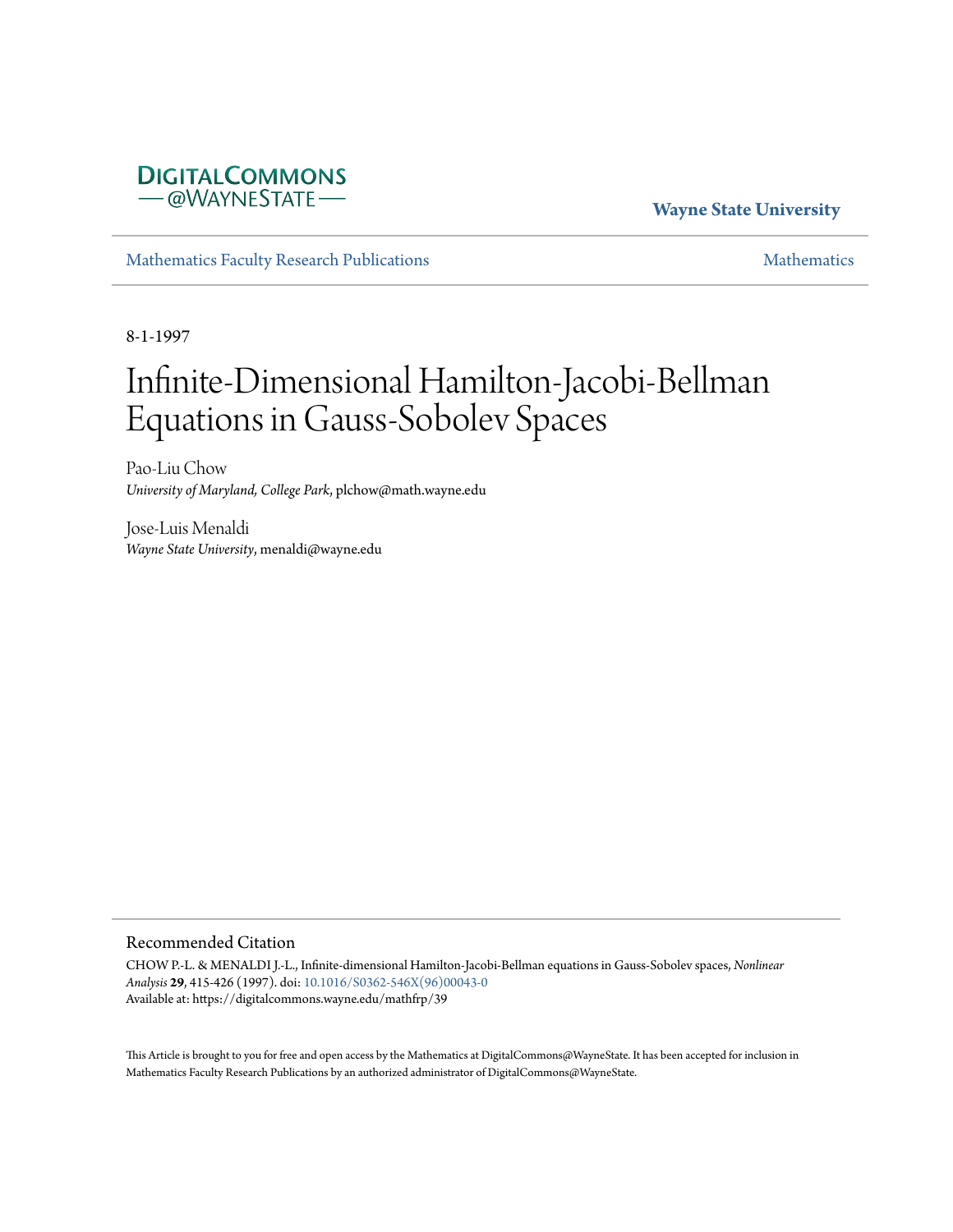# INFINITE-DIMENSIONAL HAMILTON-JACOBI-BELLMAN EQUATIONS IN GAUSS-SOBOLEV SPACES*<sup>∗</sup>*

Pao-Liu Chow*†*and Jose-Luis Menaldi*‡* Department of Mathematics, Wayne State University Detroit, Michigan 48202, USA

#### **Abstract**

We consider the strong solution of a semi linear HJB equation associated with a stochastic optimal control in a Hilbert space *H.* By strong solution we mean a solution in a  $L^2(\mu, H)$ -Sobolev space setting. Within this framework, the present problem can be treated in a similar fashion to that of a finite-dimensional case. Of independent interest, a related linear problem with unbounded coefficient is studied and an application to the stochastic control of a reaction-diffusion equation will be given.

**Key words and phrases:** Dynamic programming, Gaussian and invariant measures, coercivity, monotone operator.

*<sup>∗</sup>*This work was supported in part by the NSF grant DMS-91-03160.

*<sup>†</sup>* e-mail: plchow@cms.cc.wayne.edu

*<sup>‡</sup>* e-mail: jlm@math.wayne.edu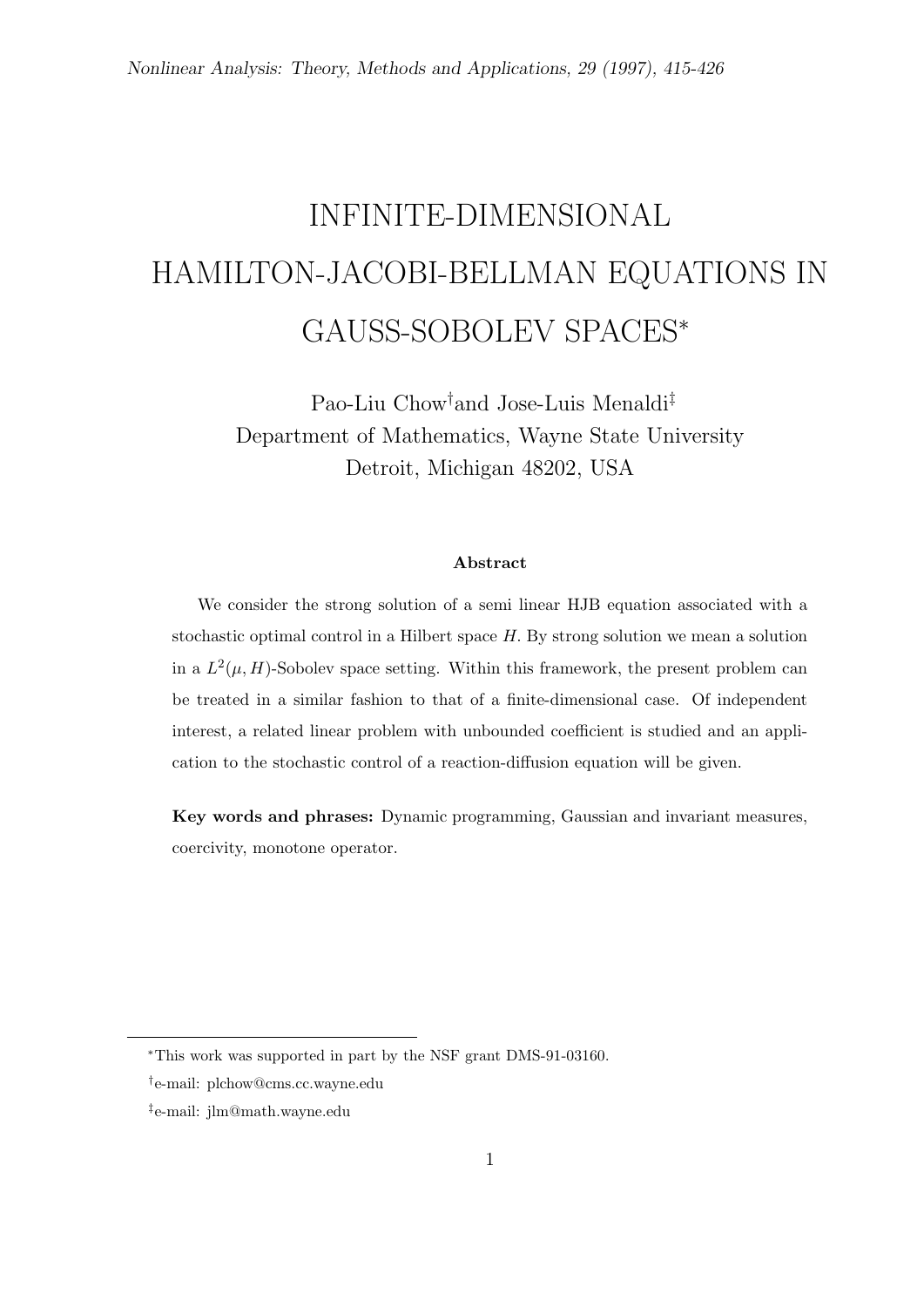### **1 Introduction**

Consider the optimal control problem with the state equation in a Hilbert space *H*:

$$
\begin{cases}\n du_t = \{Au_t + B(u_t, \alpha_t)\}dt + dW_t, \\
 u_0 = v \in H,\n\end{cases}
$$
\n(1.1)

where *A* is an unbounded linear operator,  $B(\cdot, \cdot)$  is a, generally, nonlinear operator depending on the control  $\alpha_t \in K$  and  $W_t$  is a *H*-valued Wiener process with covariance operator *R*. We are interested in finding, from the set  $K$  of admissible controls  $\alpha$ , the optimal control  $\alpha^*$ that minimizes the cost function:

$$
J_v(\alpha.) = E \int_0^\infty e^{-\Lambda_t} F(u_t, \alpha_t) dt,
$$
\n(1.2)

where  $F: H \times K \to \mathbb{R}^+$  is the running cost function with

$$
\Lambda_t = \int_0^t \lambda(u_s) ds,\tag{1.3}
$$

and  $\lambda$  is the discount rate function. Denote the optimal cost or the value function by  $\Phi$ defined by

$$
\Phi(v) = \inf_{\alpha \in \mathcal{K}} J_v(\alpha) = J_v(\alpha^*).
$$
\n(1.4)

Then, by formally applying the dynamic programming principle, we deduce that  $\Phi$  satisfies the (stationary) Hamilton-Jacobi-Bellman (HJB) equation:

$$
\frac{1}{2}Tr[RD^{2}\Phi(v)] + (Av, D\Phi(v)) - \lambda(v)\Phi(v) + \mathcal{B}(\Phi)(v) = 0,
$$
\n(1.5)

where  $D\Phi$  and  $D^2\Phi$  denote the first two Fréchet derivatives, Tr. means the trace,  $(\cdot, \cdot)$  is the inner produce in *H* and

$$
\mathcal{B}(\Phi) = \inf_{\alpha \in K} \{ (B(\cdot, \alpha), D\Phi) + F(\cdot, \alpha) \}.
$$
\n(1.6)

Even at the formal level, the equation (1.5) makes sense only when *v* belongs to the domain  $\mathcal{D}(A)$  of an unbounded operator *A*. But, with respect to the Wiener measure, the set  $\mathcal{D}(A)$ may be negligible. However, as shown in the linear case [1], it is possible to define the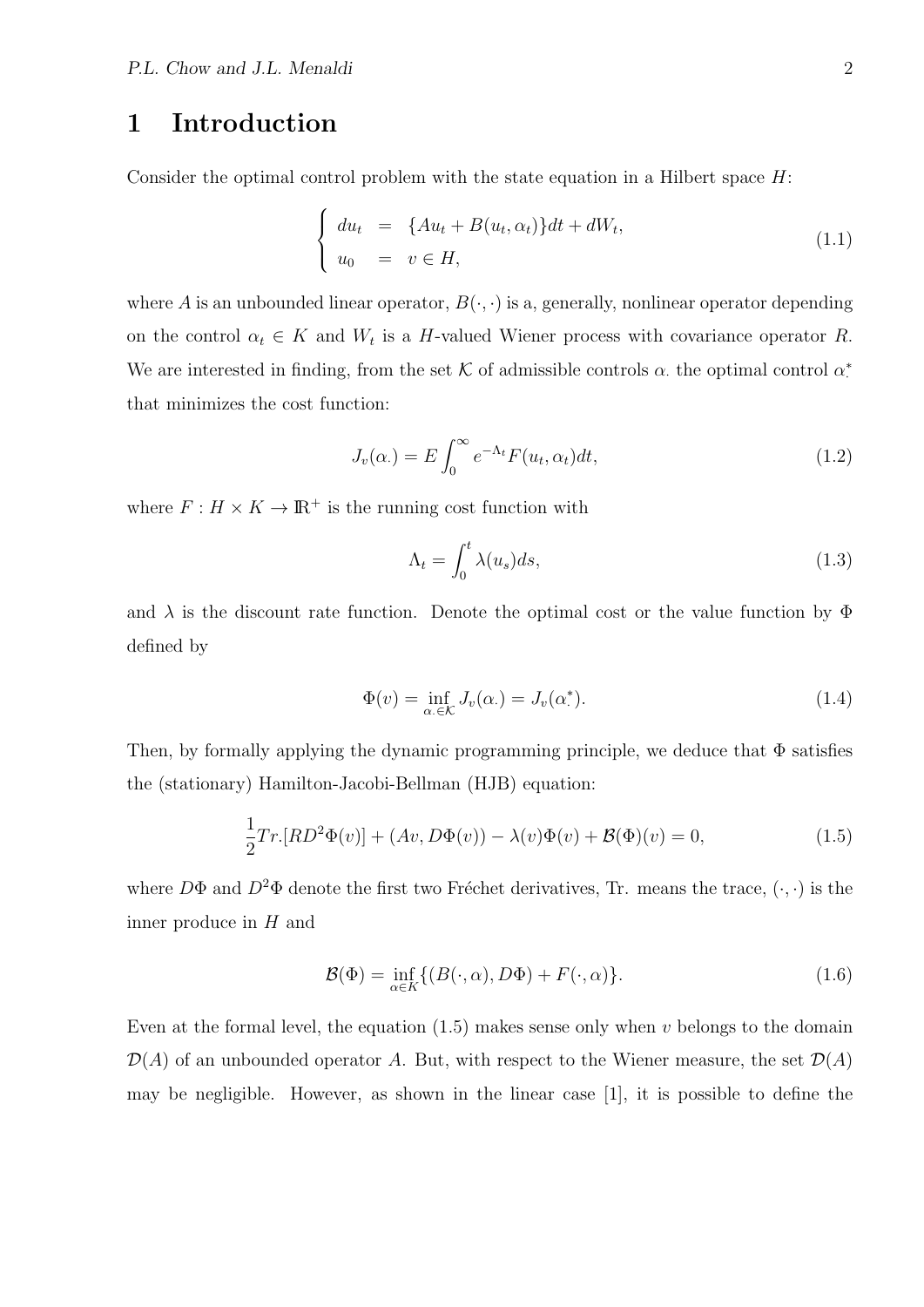equation in *H* almost everywhere with respect to the invariant measure  $\mu$  for Eq. (1.1) with  $B \equiv 0$ .

The paper is mainly concerned with the strong solution of the HJB equation (1.5), interpreted properly, in an  $L^2(\mu, H)$ -Sobolev space setting. Within this framework, the present problem can be treated in a similar fashion to that of a finite-dimensional case. Of independent interest, a related linear problem with unbounded coefficient is studied and an application to the stochastic control of a reaction-diffusion equation will be given.

This work was inspired by an interesting paper [2] of DaPrato, who studied a special form of Eq.  $(1.4)$ . In contrast with the  $L^2$ -theory, he considered a mild solution in a certain Banach space of continuously differentiable functions with sup-norm. Since then several papers have been written by him and his associates on this subject (see, e.g. [3], [4] and [5]). When *A* is bounded and  $\mathcal{B}(\Phi) = \frac{1}{2}(D\Phi, D\Phi)$  in (1.5), this special case was treated by Havarneanu [6] in an Abstract Wiener space setting. However his approach cannot be applied to the general case (1.5). Along an entirely different direction, full nonlinear HJB equations were studied by P.L. Lions [7] in the sense of viscosity solutions.

### **2 Preliminaries**

Let *H* be a real separable Hilbert space with inner product  $(\cdot, \cdot)$  and norm  $|\cdot|$ . Let  $V \subset H$  be a reflexive Banach space with norm *∥ · ∥*. Denote the dual space of *V* by *V ′* and the duality pairing by  $\langle \cdot, \cdot \rangle$ . Assume that the inclusions:  $V \subset H \subset V'$  are dense and continuous.

Let  $A: V \to V'$  be a continuous linear operator and let  $W_t$  be a *H*-valued Wiener process with covariance operator *R*. Consider the linear stochastic equation in  $V'$ :

$$
\begin{cases}\n du_t = Au_t dt + dW_t, \\
 u_0 = h \in H.\n\end{cases}
$$
\n(2.1)

We suppose that the following conditions hold:

(C.1) Let  $A: V \to V'$  be a self-adjoint operator whose normalized eigenfunctions  $e'_k s \in V$ and corresponding eigenvalues  $\mu'_k s$  are strictly negative with  $0 > \mu_1 > \mu_2 > \cdots > \mu_k$ and  $\mu_k \to -\infty$  as  $k \to \infty$ .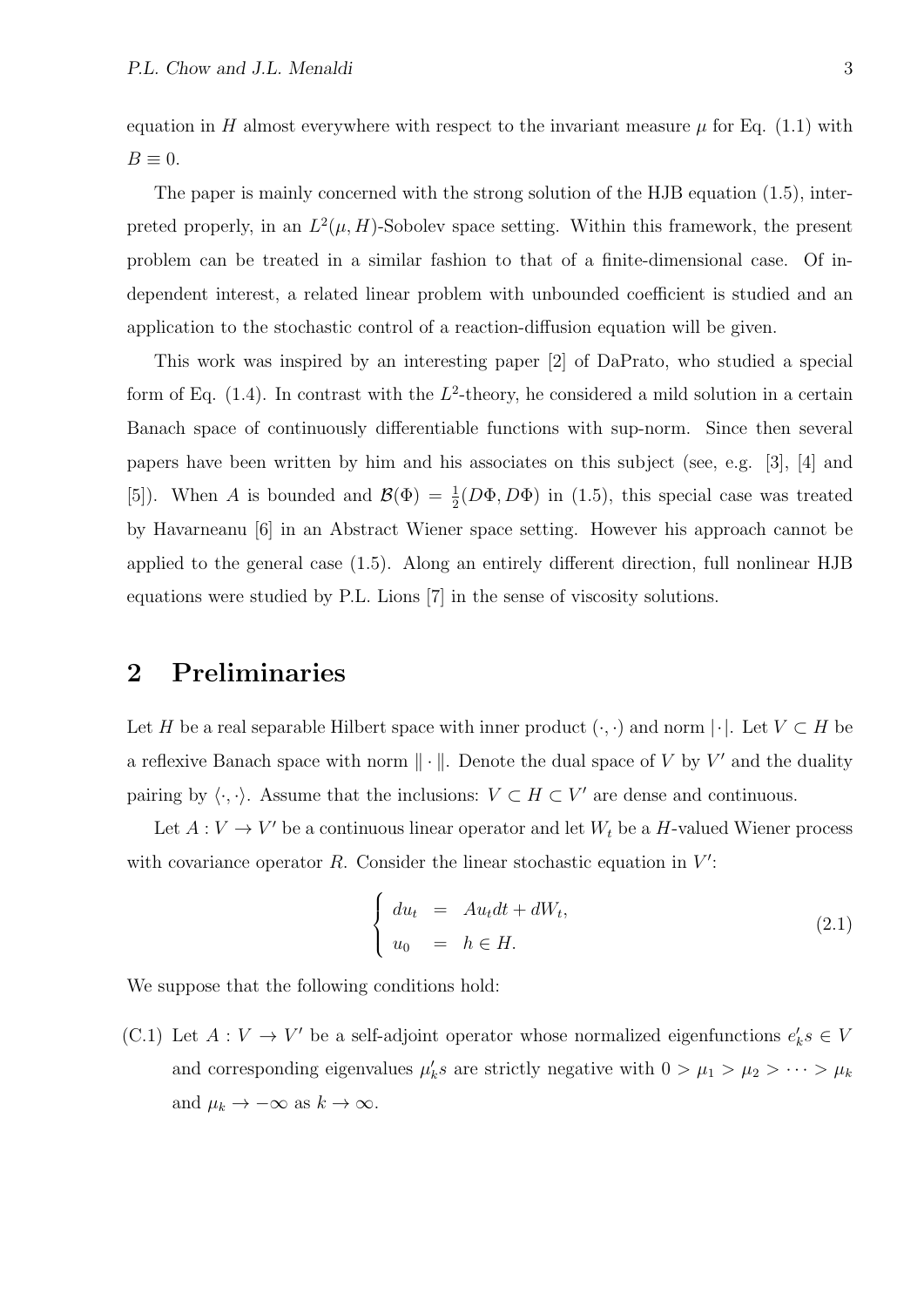(C.2) The resolvent operator  $R_{\gamma}(A)$  of A commutes with covariance operator R.

(C.3)  $R: H \to H$  is bounded such that  $Tr.A^{-1}R < \infty$ .

Then, by a direct computation or by applying a general theorem of invariant measures [8,9], we can claim that

**Lemma 2.1** *Under conditions (C.1), (C.2) and (C.3), the stochastic equation (2.1) has a unique invariant measure µ on H, which is a centered Gaussian measure supported in V with covariance operator*  $\Gamma = -\frac{1}{2}A^{-1}R$ *.*  $\Box$ 

Let  $\mathcal{H} = L^2(\mu, H)$  with norm  $\|\cdot\|$  defined by

$$
\|\Phi\| = \{\int |\Phi(v)|^2 \mu(dv)\}^{1/2},\tag{2.2}
$$

and inner product  $[\cdot, \cdot]$  given by

$$
[\Phi, \Psi] = \int \Phi(v)\Psi(v)\mu(dv) \text{ for } \Phi, \Psi \in \mathcal{H}, \tag{2.3}
$$

where the integration is over *H* (or *V* ).

Let  $n = (n_1, n_2, \ldots, n_k, \ldots)$ , where  $n_k$  is a nonnegative integer and  $n_k = 0$  except for a finite number of *k*'s. For  $v \in H$ , define the Hermite (polynomial) functional of degree *n* by

$$
H_n(v) = \Pi_{k=1}^{\infty} h_{n_k}[\ell_k(v)],
$$
\n(2.4)

where  $h_j(x)$  is the standard one-dimensional Hermite polynomial of degree *j* and  $\ell_k(v)$  =  $(v, \Gamma^{-\frac{1}{2}}e_k)$ . For a smooth functional  $\Phi$ , let  $D\Phi$  and  $D^2\Phi$  denote the Fréchet derivatives of first and second orders, respectively. Introduce the differential operator

$$
\mathcal{A}\Phi(v) = \frac{1}{2}Tr\left[RD^2\Phi(v)\right] + \langle Av, D\Phi(v)\rangle,\tag{2.5}
$$

which is defined for a polynomial functional  $\Phi$  with  $D\Phi(v)$  lies in the domain  $\mathcal{D}(A)$ . It can be shown that [1]

**Lemma 2.2** *The set of all Hermite functionals {Hn} formed a complete orthonormal system (CONS) in H. Furthermore we have*

$$
\mathcal{A}H_n(v) = -\Lambda_n H_n(v),\tag{2.6}
$$

*where*  $\Lambda_n = \sum_k n_k \mu_k$  *and the summation is over the finite number of nonzero*  $n_k$ 's.  $\Box$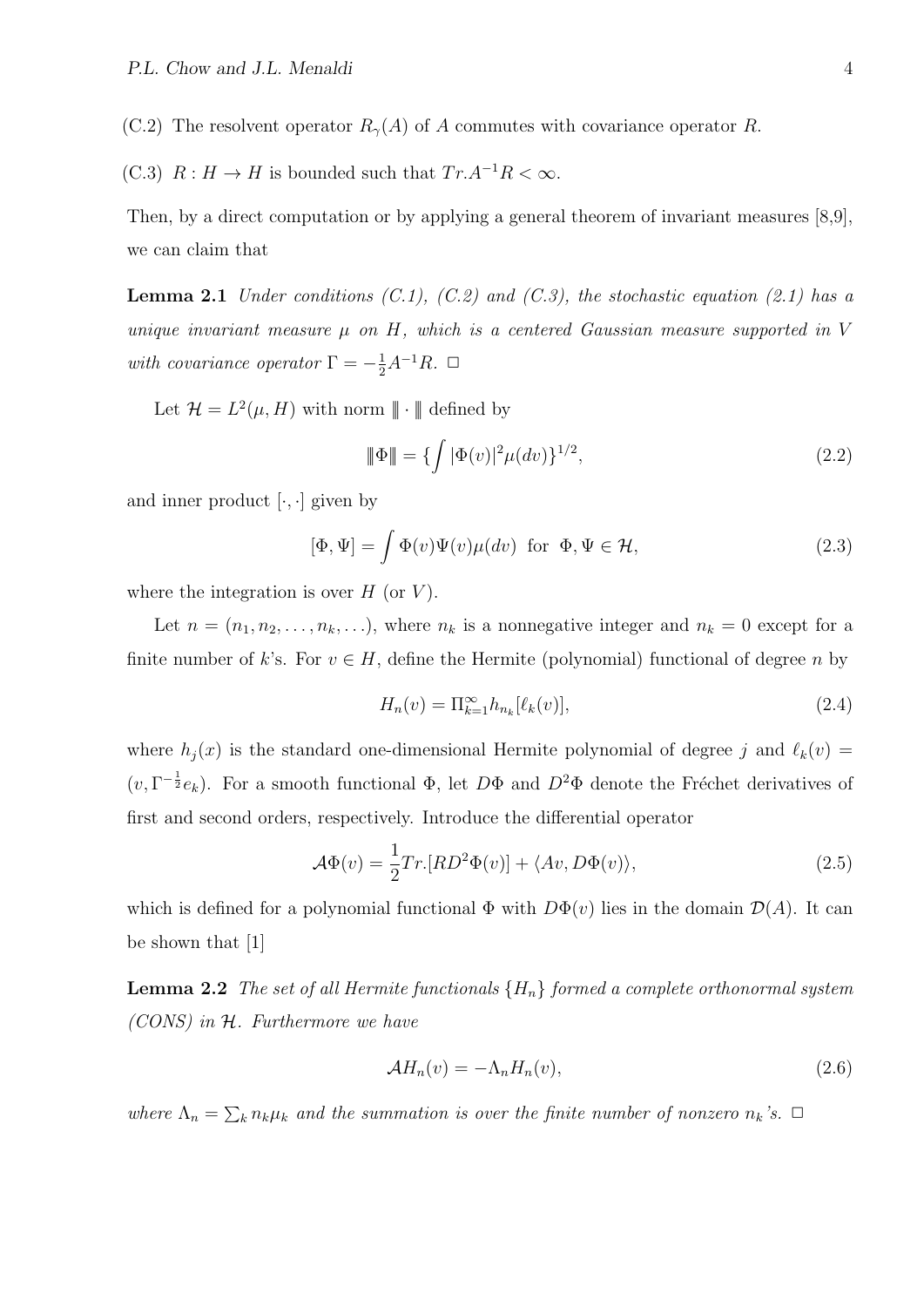**Definition 2.3** Let  $\mathcal{H}_k$  be the Gauss-Sobolev space of order  $k$  defined by

$$
\mathcal{H}_k = \{ \Phi \in \mathcal{H} : \|\Phi\|_k < \infty \} \text{ for } k > 0,
$$

*and*  $\mathcal{H}_0 = \mathcal{H}$ *, where* 

$$
\|\Phi\|_{k} = \|(I - A)^{k/2}\Phi\| = \{\sum_{n} (1 + \Lambda_n)^{k} |\Phi_n|^2\}^{1/2},
$$
\n(2.7)

*with I* being the identity operator and  $\Phi_n = [\Phi, H_n]$ . Let  $\mathcal{H}_{-k}$  denote the dual space of  $\mathcal{H}_k$ , *and the duality between*  $\mathcal{H}_k$  *and*  $\mathcal{H}_{-k}$  *will be denoted by*  $\langle\langle \cdot, \cdot \rangle\rangle$ *.*  $\Box$ 

Clearly, by identifying  $H$  with its dual  $H'$ , we have

$$
\mathcal{H}_k \subset \mathcal{H} \subset \mathcal{H}_{-k}, k > 0
$$

and the inclusions are dense and continuous.

Similar to the Laplacian operator in  $\mathbb{R}^d$ , the following properties of  $\mathcal A$  are crucial in the subsequent analysis.

**Lemma 2.4** *The operator A can be defined as a self-adjoint linear operator in H with domain*  $\mathcal{D}(\mathcal{A}) \supset \mathcal{H}_2$ *. Moreover the following integral identity holds:* 

$$
\int (\mathcal{A}\Phi)\Psi d\mu = -\frac{1}{2}\int (RD\Phi, D\Psi) d\mu,
$$
\n(2.8)

*for*  $\Phi, \Psi \in \mathcal{H}_2$ *. The above identity can be extended to yield a linear operator*  $A: \mathcal{H}_1 \to \mathcal{H}_{-1}$ *defined by*

$$
\langle \langle \mathcal{A}\Phi, \Psi \rangle \rangle = -\frac{1}{2} [RD\Phi, D\Psi], \ \ \forall \Phi, \Psi \in \mathcal{H}_1. \Box
$$
\n(2.9)

We see that, with respect to the invariant measure  $\mu$ ,  $\mathcal A$  can be defined  $\mu$  - a.e. in *H* and it behaves like the Laplace operator in IR*<sup>d</sup>* .

#### **3 Linear Equation with Unbounded Coefficient**

Suppose that  $B(v, \alpha) = B(v)$  in Eq. (1.5). Consider an associated linear elliptic problem of the form:

$$
\{\mathcal{A} - \lambda(v)I\}\Phi + \mathcal{B}_0\Phi = F(v), \ \mu - \text{a.e. } v \in H,
$$
\n(3.1)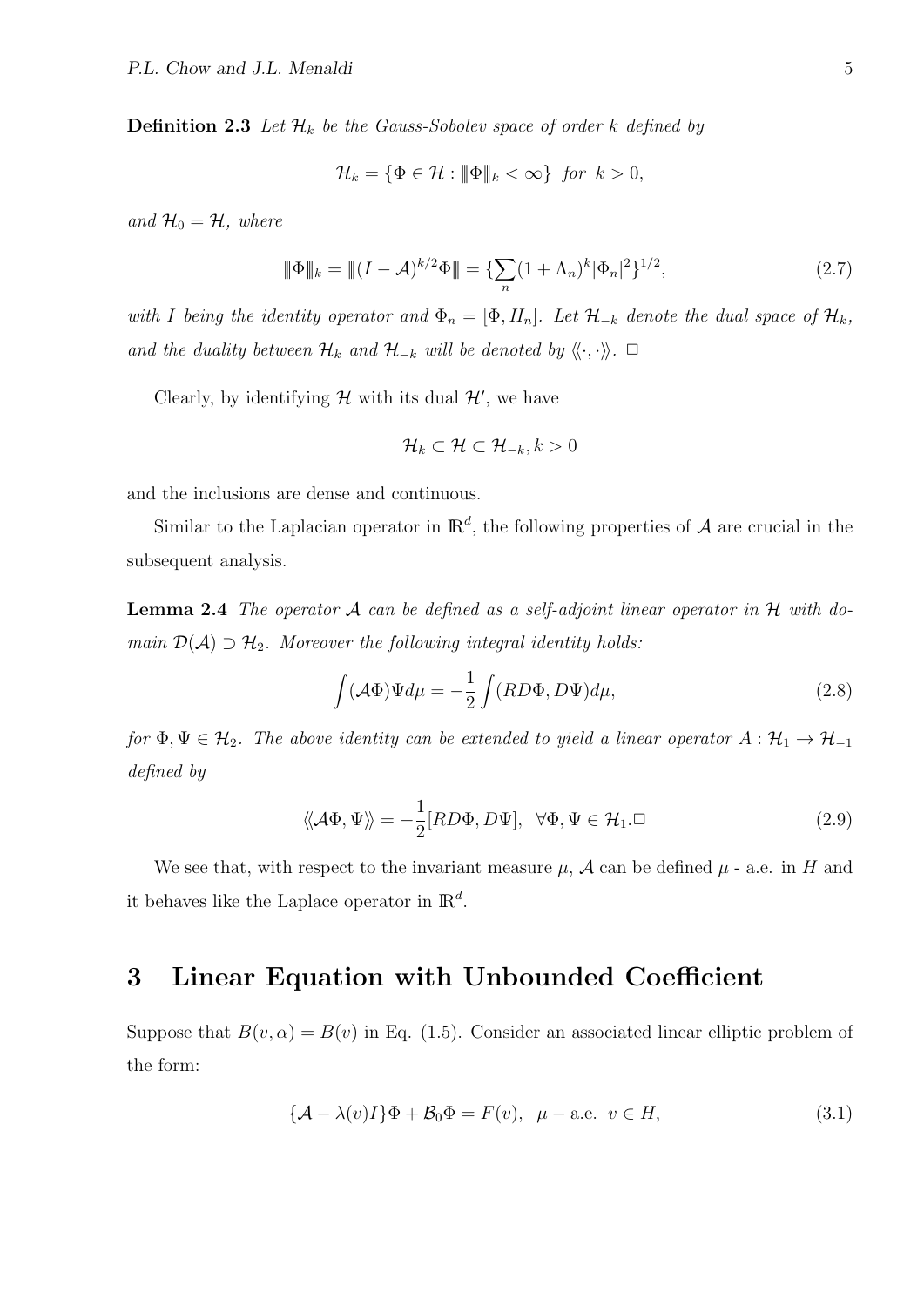where  $A: \mathcal{H}^2 \to \mathcal{H}$  is defined as in Lemma 2.4,

$$
\mathcal{B}_0\Phi(v)=(B(v),D\Phi(v))
$$

and  $\lambda$ , F are given functions to be specified. If the coefficient  $B(v)$  is bounded and  $\lambda$  is a constant, given  $F \in \mathcal{H}_{-1}$ , it was proved in [1] that there exists a positive constant  $\lambda_0$  such that the problem (3.1) has a unique strong solution  $\Phi \in \mathcal{H}_1$  for any  $\lambda > \lambda_0$ . Now we deal with the case of unbounded *B* satisfying the following growth condition:

 $(A.1)$   $B(\cdot): V \to H_0 = R^{1/2}(H)$  is continuous such that

$$
|B(v)|_0 = |R^{-1/2}B(v)| \le b_0(1 + \|v\|^2)^{m/2}, \ \forall v \in V,
$$

for some  $b_0 > 0$  and  $m \geq 2$ .

For reason which will become clear later, we assume that

 $(A.2) \lambda(\cdot): V \to \mathbb{R}^+$  satisfies the growth condition:

$$
\lambda_0(1 + \|v\|^2)^m \le \lambda(v) \le \lambda_1(1 + \|v\|^2)^m, \ \forall v \in V,
$$

for some positive constants  $\lambda_0 \leq \lambda_1$ .

To control the unbounded coefficient, we need to introduce the space  $\mathcal{H}_{0,m}$  defined as follows.

**Definition 3.1** *Let*  $\mathcal{H}_{0,m}$  *be a Hilbert subspace of*  $\mathcal{H}$  *defined by* 

$$
\mathcal{H}_{0,m} = \{ \Phi \in \mathcal{H} : \|\Phi\|_{0,m} < \infty \}, m > 0,
$$

*where the norm is given by*

$$
\|\Phi\|_{0,m} = \{\int \Phi^2(v)\rho_m(v)\mu(dv)\}^{1/2} = \|\rho_m^{1/2}\Phi\|,
$$

*and*

$$
\rho_m(v) = (1 + ||v||^2)^m \Box
$$

Under conditions (A.1) and (A.2), new function spaces  $\mathcal{H}_{k,m}$ ,  $k = 1, 2, \ldots$  and  $m > 0$ , need to be introduced.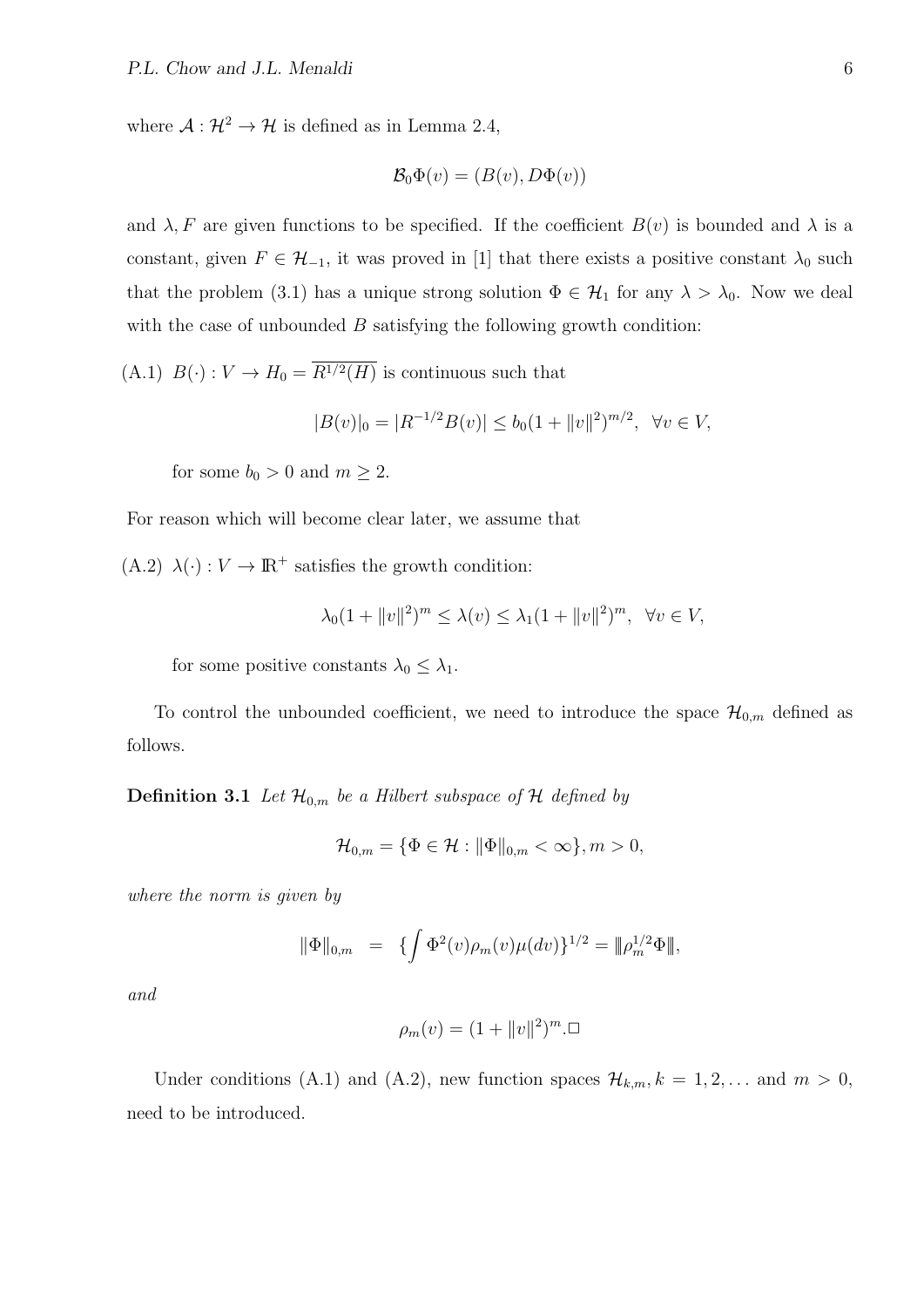**Definition 3.2** *For*  $k = 1, 2, ...$  *and*  $m > 0$ *, define* 

$$
\mathcal{H}_{k,m}=\mathcal{H}_k\cap\mathcal{H}_{0,m},
$$

*with norm*  $\|\cdot\|_{k,m} = {\{\|\cdot\|_{k}^2 + \|\cdot\|_{0,m}^2\}}^{1/2}$ , where  $\|\cdot\|_{k}$  is the k-th order Gauss-Sobolev norm *in Def. 2.3. By convention, we set*  $\mathcal{H}_{k,0} = \mathcal{H}_k$  *and*  $\mathcal{H}_{0,0} = \mathcal{H}$ *.*  $\Box$ 

Clearly, by identifying  $H$  with its dual  $H'$ , we have the following inclusions:

$$
\mathcal{H}_{k,m}\subset\mathcal{H}_{0,m}\subset\mathcal{H}\cong\mathcal{H}'\subset\mathcal{H}'_{0,m}\subset\mathcal{H}'_{k,m},
$$

and  $\mathcal{H}_{k',m'} \subset \mathcal{H}_{k,m}$  if  $k' \geq k$  and  $m' \geq m$ , where the inclusions are dense and continuous and the duality pairing between  $\mathcal{H}_{k,m}$  and  $\mathcal{H}'_{k,m}$  will be denoted by  $\langle \cdot, \cdot \rangle_{k,m}$ . Note that, in view of the formula (2.8),

$$
\|\Phi\|_{1,m}^2 = \frac{1}{2} \int (RD\Phi, D\Phi) d\mu + \int \Phi^2 \rho_m d\mu
$$
\n
$$
= \int \{\frac{1}{2} |R^{1/2}D\Phi|^2 + |\rho_m^{1/2}\Phi|^2\} d\mu
$$
\n(3.2)

**Lemma 3.3** *Let*  $\mathcal{L}_{\lambda} = (\mathcal{A} - \lambda I) + \mathcal{B}_{0}$ *. Then, under conditions (A.1) and (A.2), the linear operator*  $\mathcal{L}_{\lambda}$  :  $\mathcal{H}_{1,m}$   $\rightarrow$   $\mathcal{H}'_{1,m}$  *is well defined and bounded such that* 

$$
|\langle \mathcal{L}_{\lambda}\Phi, \Psi \rangle\rangle_{1,m}| \le C \|\Phi\|_{1,m} \|\Psi\|_{1,m}, \quad \forall \Phi, \Psi \in \mathcal{H}_{1,m}, \text{ for some } C > 0. \tag{3.3}
$$

**(Proof.)** For  $\Phi, \Psi \in \mathcal{H}_{1,m}$ , let  $\beta_{\lambda}$  be a bilinear form on  $\mathcal{H}_{1,m} \times \mathcal{H}_{1,m}$  defined by

$$
\beta_{\lambda}(\Phi,\Psi) = \int \left\{ \frac{1}{2} (RD\Phi, D\Psi) + (\lambda \Phi, \Psi) - (\mathcal{B}_0 \Phi, \Psi) \right\} d\mu \tag{3.4}
$$

which defines uniquely a linear operator  $\mathcal{L}_{\lambda}: \mathcal{H}_{1,m} \to \mathcal{H}'_{1,m}$  by setting

$$
\langle \mathcal{L}_{\lambda} \Phi, \Psi \rangle_{1,m} = -\beta_{\lambda} (\Phi, \Psi). \tag{3.5}
$$

To show the boundedness of  $\mathcal{L}_{\lambda}$ , it suffices to prove that the inequality (3.3) holds. By conditions  $(A.1)$  and  $(A.2)$ , this follows easily from the estimate

$$
\begin{array}{rcl} |\beta_{\lambda}(\Phi,\Psi)| & \leq & \displaystyle \int \{ \frac{1}{2} |R^{1/2}D\Phi| |(R^{1/2}D\Psi| + \lambda_1|\rho_m^{1/2}\Phi| |\rho_m^{1/2}\Psi| + & & \\ & & \displaystyle + b_0 |R^{1/2}D\Phi| |\rho_m^{1/2}\Psi| \} d\mu \leq & \\ & \leq & C ||\Phi\|_{1,m} \|\Psi\|_{1,m}, \ \ \text{for some} \ \ C > 0, \end{array}
$$

by applying the Cauchy-Schwarz inequality and noting  $(3.2)$ .  $\Box$ 

Next we introduce the notion of a strong solution.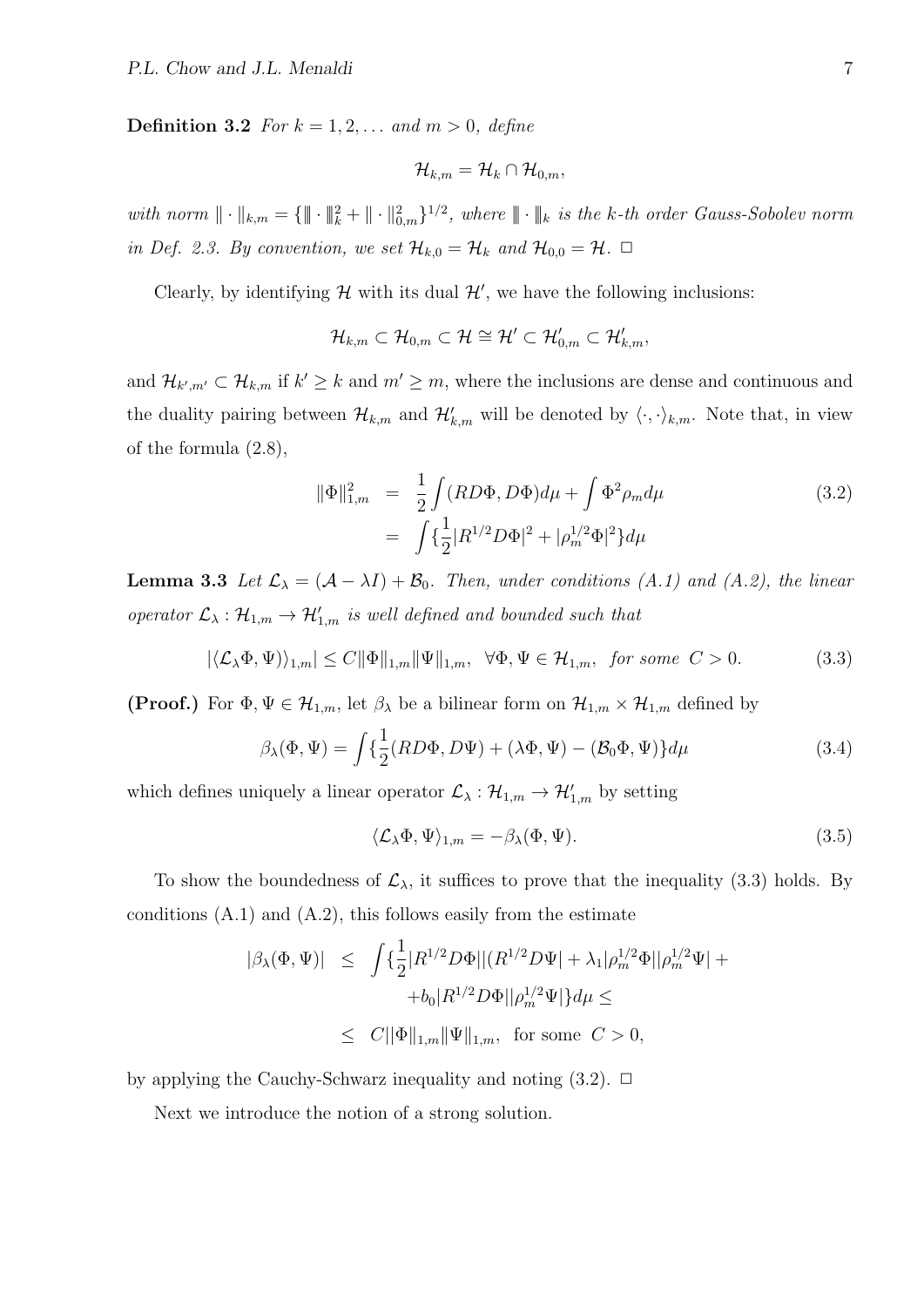**Definition 3.4** *Given*  $F \in \mathcal{H}'_{1,m}$ *, a function*  $\Phi$  *on*  $H$  *is said to be a <u>strong solution</u> of Eq. (3.1) if*  $\Phi$  ∈  $\mathcal{H}_{1,m}$  *satisfies the following equation* 

$$
\langle \mathcal{L}_{\lambda} \Phi, \Psi \rangle_{1,m} = \langle F, \Psi \rangle_{1,m}, \quad \forall \Psi \in \mathcal{H}_{1,m}.\Box
$$
\n(3.6)

Now we are ready to state and prove the following existence theorem.

**Theorem 3.5** Let the conditions  $(A.1)$  and  $(A.2)$  hold. Then for given  $F \in \mathcal{H}'_{1,m}$ , the *elliptic problem has a unique strong solution, provided that*  $\lambda_0 > b_0^2/2$ .

**(Proof)**. The key to the existence proof is to establish the coercivity property of (*−Lλ*) :

$$
\exists \delta > 0 \ni \quad \langle -\mathcal{L}_{\lambda} \Phi, \Phi \rangle_{1,m} = \beta_{\lambda}(\Phi, \Phi) \ge \delta \|\Phi\|_{1,m}^2, \quad \forall \Phi \in \mathcal{H}_{1,m}.
$$

To this end, we note, by  $(3.4)$  and conditions  $(A.1)$  and  $(A.2)$ , that

$$
\beta_{\lambda}(\Phi, \Phi) = \int \{ \frac{1}{2} (RD\Phi, D\Phi) + (\lambda \Phi, \Phi) - (\mathcal{B}_{0}\Phi, \Phi) \} d\mu
$$
  
\n
$$
\geq \int \{ \frac{1}{2} |R^{1/2}D\Phi|^{2} + \lambda_{0} |\rho_{m}^{1/2}\Phi|^{2} - b_{0} |R^{1/2}D\Phi| |\rho_{m}^{1/2}\Phi| \} d\mu
$$
  
\n
$$
\geq \int \{ \frac{1}{2} (1 - \varepsilon) |R^{1/2}D\Phi|^{2} + (\lambda_{0} - \frac{b_{0}^{2}}{2\varepsilon}) |\rho_{m}^{1/2}\Phi|^{2} \} d\mu,
$$

for any  $\varepsilon > 0$ . Therefore, by choosing  $\varepsilon < 1$  so that  $\lambda_0 > b_0^2/2\varepsilon$ , the inequality (3.7) holds with  $\delta = \min\{\frac{1}{2}$  $\frac{1}{2}(1-\varepsilon), (\lambda_0 - b_0^2/2\varepsilon)\}.$ 

By Lemma 3.3,  $\beta_{\lambda}$  is a bounded bilinear form on  $\mathcal{H}_{1,m} \times \mathcal{H}_{1,m}$ , where  $\mathcal{H}_{1,m} \subset \mathcal{H}$  is a Hilbert space. If follows immediately from the Lax-Milgram theorem [10] that the equation  $(3.36)$  has a unique solution  $\Phi$ , which, by Definition 3.3, is the desired strong solution.  $\Box$ 

### **4 Hamilton-Jacobi-Bellman Equations**

Now we consider the nonlinear elliptic problem arising from the controlled stochastic PDE  $(1.5)$ . Recall that *K* denotes an admissible set and the nonlinear operator *B* is defined as

$$
\mathcal{B}(\Phi)(v) = \inf_{\alpha \in K} \{ (B(v, \alpha), D\Phi(v)) + F(v, \alpha) \},\tag{4.1}
$$

on which we impose the following conditions: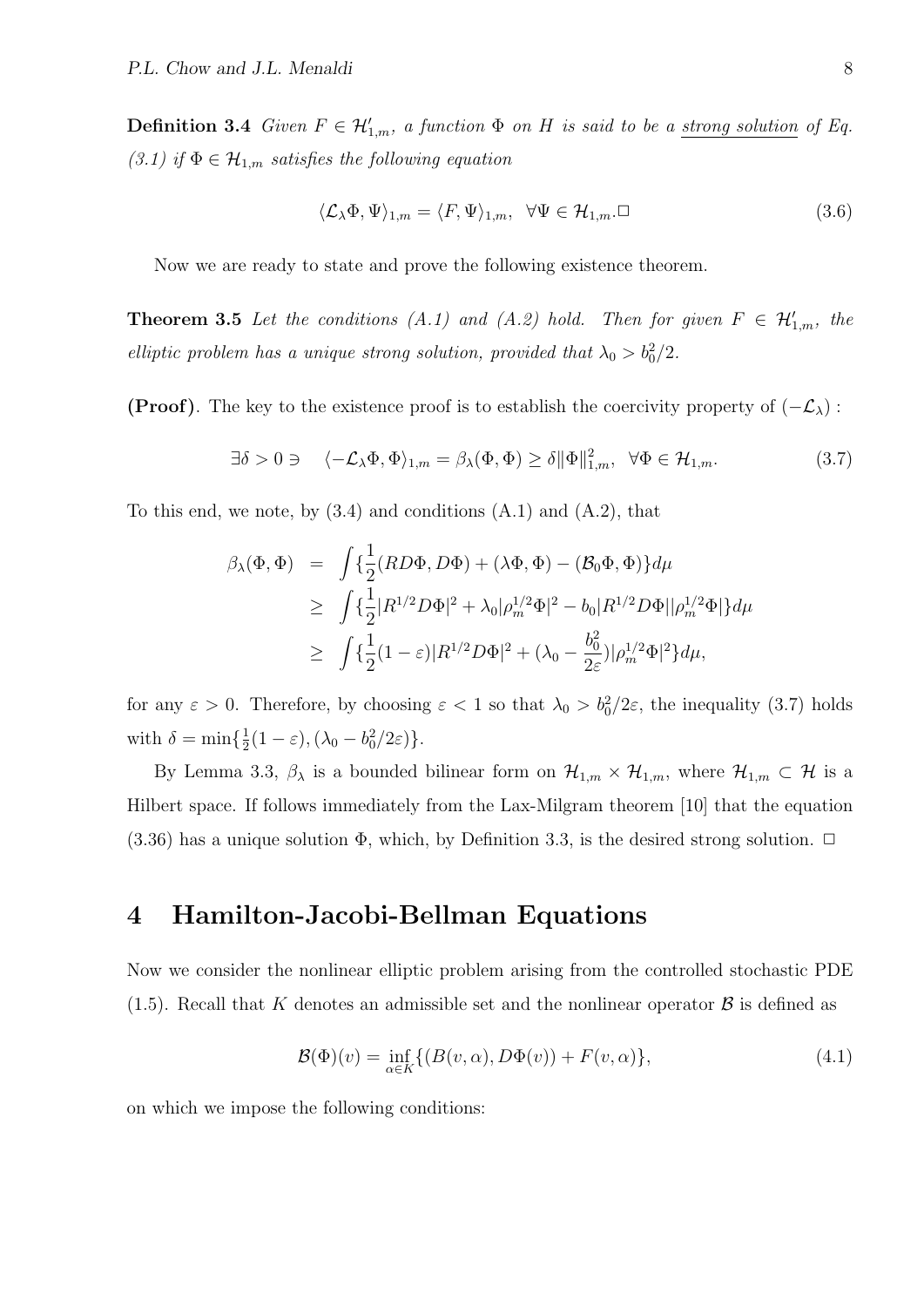(B.1)  $B(\cdot, \cdot): V \times K \to H_0$  satisfies the condition:

$$
|B(v, \alpha)|_0 = |R^{-1/2}B(v, \alpha)| \le b_0(1 + \|v\|^2)^{m/2}, \text{ for } m \ge 2, b_0 > 0, \forall \alpha \in K.
$$

(B.2) Same as (A.2), let  $\lambda(\cdot) = V \rightarrow \mathbb{R}^+$  be bounded so that

$$
\lambda_0(1 + ||v||^2)^m \le \lambda(v) \le \lambda_1(1 + ||v||^2)^m, \ \forall \alpha \in K,
$$

for some positive constants  $\lambda_0 \leq \lambda_1$ .

(B.3) There exists a constant  $f_0 > 0$  such that  $F(\cdot, \cdot) : V \times K \to \mathbb{R}^+$  has the following bound:

$$
|F(v, \alpha)| \le f_0(1 + \|v\|^2)^{m/2}, \ \forall v \in V, \alpha \in K.
$$

Let  $\mathcal{M}_{\lambda}$  be defined by

$$
\mathcal{M}_{\lambda}(\Phi) = -(\mathcal{A} - \lambda I)\Phi - \mathcal{B}(\Phi). \tag{4.2}
$$

Then the Hamilton-Jacobi-Bellman equation (1.5) can be written as

$$
\mathcal{M}_{\lambda}(\Phi) = 0. \tag{4.3}
$$

Before presenting an existence theorem, we will prove two technical lemmas.

**Lemma 4.1** *Under conditions*  $(B.1) - (B.3)$ , the nonlinear operator  $\mathcal{M}_{\lambda}: \mathcal{H}_{1,m} \to \mathcal{H}'_{1,m}$  is *locally bounded and Lipschitz continuous.*

**(Proof).** For  $\Phi, \Psi \in \mathcal{H}_{1,n}$ , we have

$$
-\langle \mathcal{M}_{\lambda}(\Phi), \Psi \rangle_{1,m} = \langle \langle (\mathcal{A} - \lambda I)\Phi, \Psi \rangle \rangle + [\mathcal{B}(\Phi), \Psi], \tag{4.4}
$$

Clearly, by  $(2.8)$  and  $(B.2)$ ,

$$
\begin{aligned} |\langle\langle (\mathcal{A} - \lambda I)\Phi, \Psi \rangle\rangle| &\leq \frac{1}{2} |[RD\Phi, D\Psi]| + [\lambda \Phi, \Psi]| \\ &\leq \|\Phi\|_1 \|\Psi\|_1 + \lambda_1 \|\Phi\|_{0,m} \|\Psi\|_{0,m} \\ &\leq (1 + \lambda_1) \|\Phi\|_{1,m} \|\Psi\|_{1,m}. \end{aligned} \tag{4.5}
$$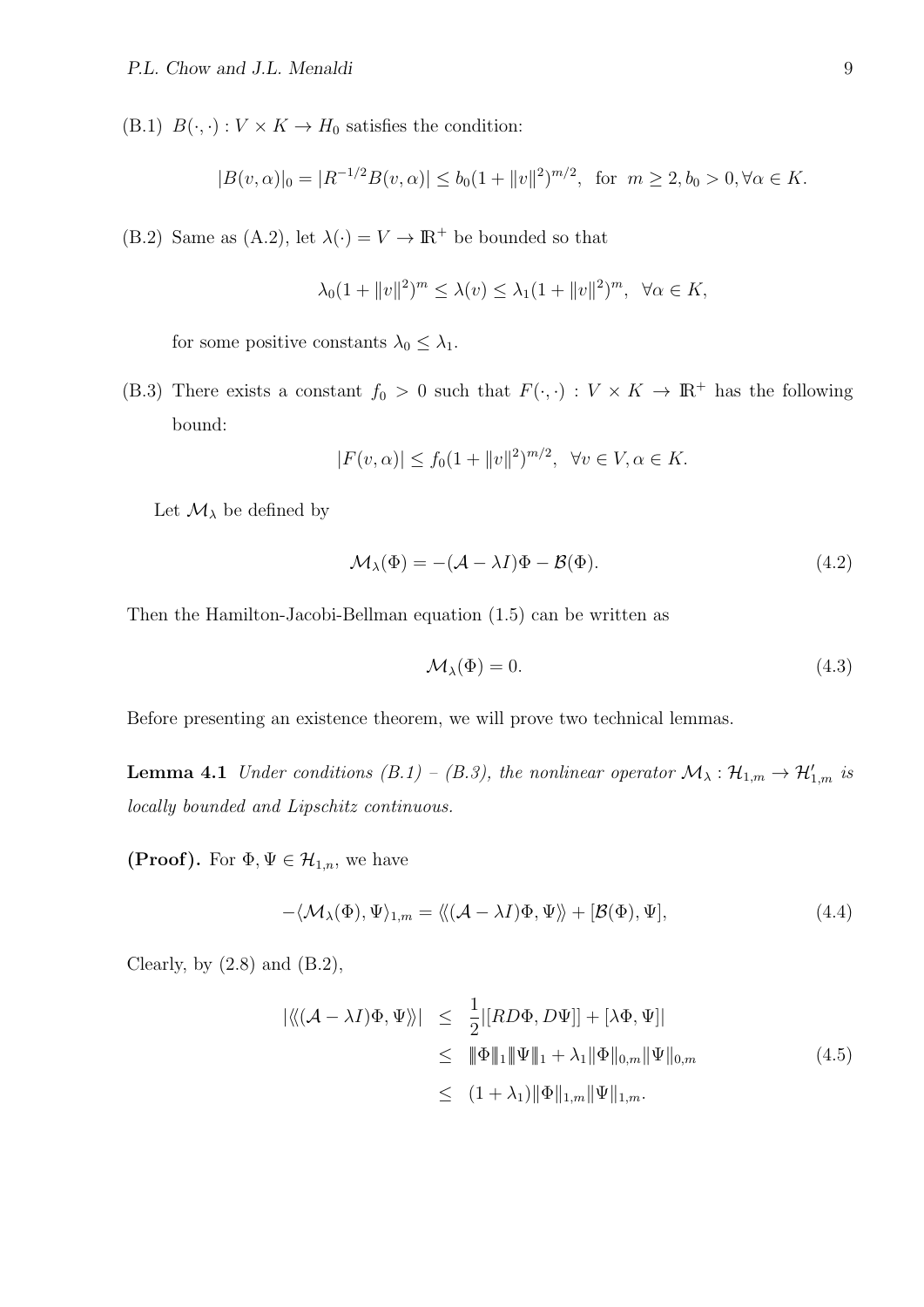By (4.1) and the assumptions,

$$
|[\mathcal{B}(\Phi), \Psi]| \leq \int \{ |(B(v, \alpha), D\Phi(v))| |\Psi(v)| ++ |F(v, \alpha)| |\Psi(v)| \} \mu(dv)
$$
(4.6)  

$$
\leq \sqrt{2}b_0 \|\Phi\|_{1,0} \|\Psi\|_{0,m} + f_0 \|\Psi\|_{0,m}.
$$

In view of  $(4.4)$ ,  $(4.5)$  and  $(4.6)$ , there exists  $b_1 > 0$  such that

$$
|\langle \mathcal{M}_{\lambda}(\Phi), \Psi \rangle_{1,m}| \leq b_1(1 + \|\Phi\|_{1,m}) \|\Psi\|_{1,m},
$$

for some  $b_1 > 0$ , or  $\mathcal{M}_{\lambda}$  is locally bounded.

To show the Lipschitz condition, it suffices to deal with the nonlinear operator *B*. Let  $\Phi$ ,  $\Phi'$  and  $\Psi \in \mathcal{H}_{1,m}$ . Then, by noting conditions (B.1) and (B.2),

$$
\begin{aligned}\n|\langle \mathcal{B}(\Phi) - \mathcal{B}(\Phi'), \Psi \rangle_{1,m}| &= \\
&= |[\mathcal{B}(\Phi) - \mathcal{B}(\Phi'), \Psi]| \\
&\leq \int |\inf_{\alpha \in K} \{ (B(v, \alpha), D\Phi(v)) + F(v, \alpha) \} \\
&- \inf_{\alpha \in K} \{ (B(v, \alpha), D\Phi'(v)) + F(v, \alpha) \} ||\Psi(v)| \mu(dv) \\
&\leq \int \sup_{\alpha \in K} \{ |(B(v, \alpha), D\Phi(v) - D\Phi'(v))| \} |\Psi(v)| \mu(dv) \\
&\leq b_0 \int |R^{1/2} D(\Phi - \Phi')| |\rho_m^{1/2} \Psi| d\mu \\
&\leq \sqrt{2} b_0 ||\Phi - \Phi'||_{1,0} ||\Psi||_{0,m},\n\end{aligned} \tag{4.7}
$$

which shows the desired continuity.  $\Box$ 

**Lemma 4.2** *Let conditions*  $(B.1) - (B.3)$  *hold. Then, if*  $\lambda_0 > b_0^2/2$ *, the operator*  $\mathcal{M}_{\lambda}(\cdot)$ :  $\mathcal{H}_{1,m} \rightarrow \mathcal{H}'_{1,m}$  *is monotone, or there exists*  $\delta > 0$  *such that* 

$$
\langle \mathcal{M}_{\lambda}(\Phi) - \mathcal{M}_{\lambda}(\Psi), \Phi - \Psi \rangle_{1,m} \ge \delta \|\Phi - \Psi\|_{1,m}^2, \quad \forall \Phi, \Psi \in \mathcal{H}_1. \tag{4.8}
$$

**(Proof).** By (4.2), we have

$$
\begin{aligned} &\langle {\cal M}_\lambda(\Phi)-{\cal M}_\lambda(\Psi),\Phi-\Psi\rangle_{1,m}\\ &=& -\langle ({\cal A}-\lambda I)(\Phi-\Psi),\Phi-\Psi\rangle_{1,m}-\langle {\cal B}(\Phi)-{\cal B}(\Psi),\Phi-\Psi\rangle_{1,m} \end{aligned}
$$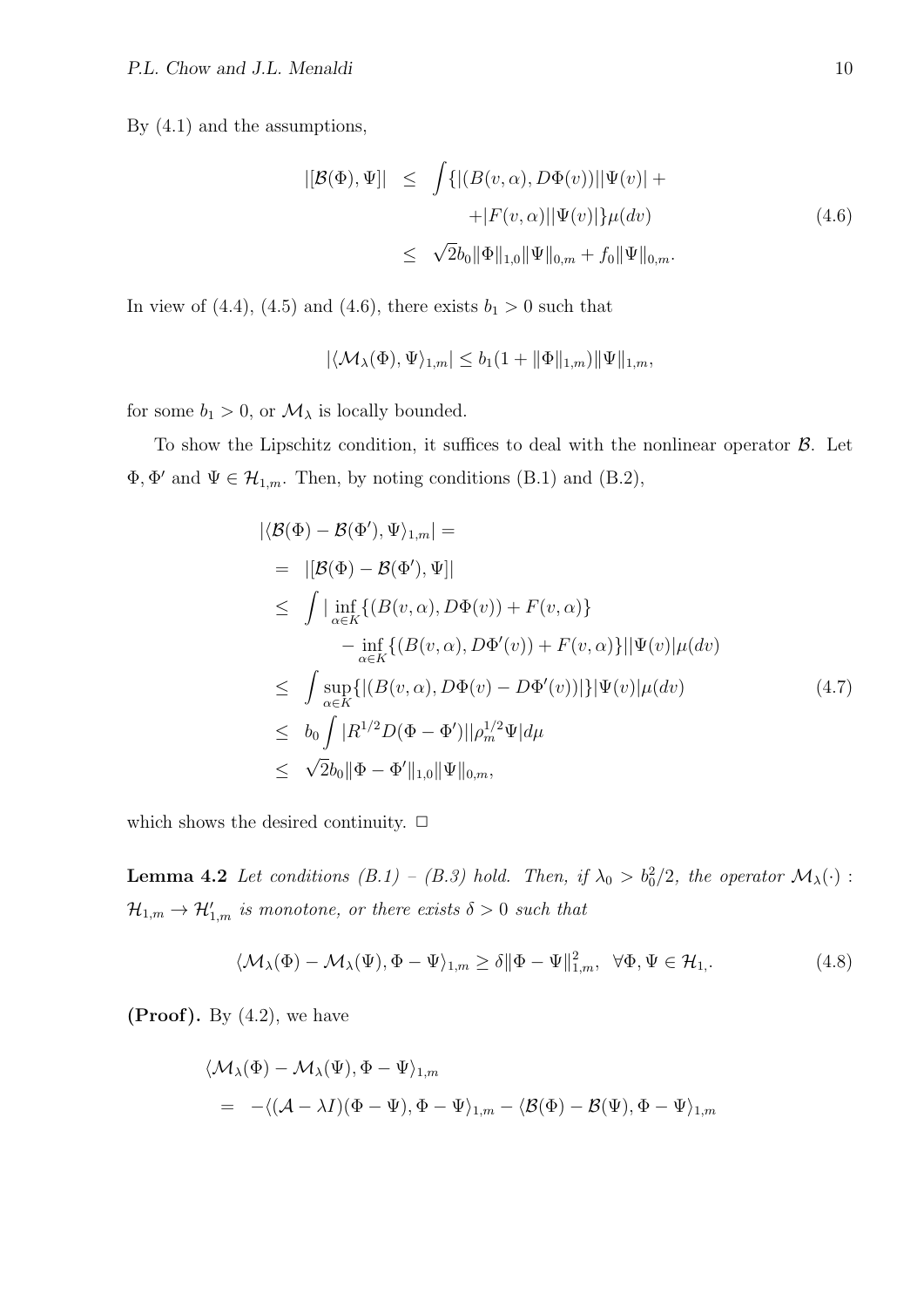$$
\geq \frac{1}{2} \int |R^{1/2}D(\Phi - \Psi)|^2 d\mu + \int \lambda (\Phi - \Psi)^2 d\nu
$$
  
-
$$
|[\mathcal{B}(\Phi) - \mathcal{B}(\Psi), \Phi - \Psi]|
$$
  

$$
\geq \frac{1}{2} \int |R^{1/2}D(\Phi - \Psi)|^2 d\mu + \lambda_0 ||\Phi - \Psi||_{0,m}^2 - |[\mathcal{B}(\Phi) - \mathcal{B}(\Psi), \Phi - \Psi]|
$$
 (4.9)

Similar to (4.7), we get

$$
\begin{aligned} |[\mathcal{B}(\Phi) - \mathcal{B}(\Psi), \Phi - \Psi]| &\leq \\ &\leq b_0 \int |R^{1/2}D(\Phi - \Psi)||\rho_m^{1/2}(\Phi - \Psi)|d\mu \\ &\leq \frac{1}{2}\{\varepsilon \int |R^{1/2}D(\Phi - \Psi)|^2 d\mu + \frac{b_0^2}{\varepsilon}|\Phi - \Psi|^2 \rho_m d\mu\}. \end{aligned} \tag{4.10}
$$

By invoking (4.10), the inequality (4.9) yields, for any  $\varepsilon > 0$ ,

$$
\langle \mathcal{M}_{\lambda}(\Phi) - \mathcal{M}_{\lambda}(\Psi), \Phi - \Psi \rangle_{1,m}
$$
  
\n
$$
\geq \frac{1}{2}(1-\varepsilon) \int |R^{1/2}D(\Phi - \Psi)|^2 d\mu + (\lambda_0 - \frac{b_0^2}{2\varepsilon}) \int |\Phi - \Psi|^2 \rho_m d\mu
$$

which gives rise to the desired inequality (4.8) for  $\lambda_0 > b_0^2/2$ , if we choose  $\varepsilon < 1$ , but sufficiently close to  $1.\Box$ 

Similar to the linear problem,  $\Phi \in \mathcal{H}_{1,m}$  is said to be a strong solution of Eq. (4.3) if the following holds:

$$
\langle \mathcal{M}_{\lambda}(\Phi), \Psi \rangle_{1,m} = 0, \quad \forall \Psi \in \mathcal{H}_{1,m}.
$$
\n(4.11)

With the aid of the above lemmas, the existence theorem can be proved easily.

**Theorem 4.3** Let the conditions (B.1), (B.2) and (B.3) hold. Then, if  $\lambda_0 > b_0^2/2$ , the *Hamilton-Jacobi-Bellman equation*  $(4.3)$  has a unique strong solution  $\Phi$  *and, in fact,*  $\Phi \in$  $\mathcal{H}_{2,m}$ *.* 

**(Proof.)** By Lemma 4.1 and Lemma 4.2, we know that  $\mathcal{M}_{\lambda}: \mathcal{H}_{1,m} \to \mathcal{H}'_{1,m}$  is a locally bounded, Lipschitz continuous and monotone operator on a Hilbert space. Note that, by  $(4.1)$  and condition  $(B.3)$ ,

$$
|\mathcal{M}_{\lambda}(0)\Phi|_{1,m} \le f_0 \|\Phi\|_{0,m}.\tag{4.12}
$$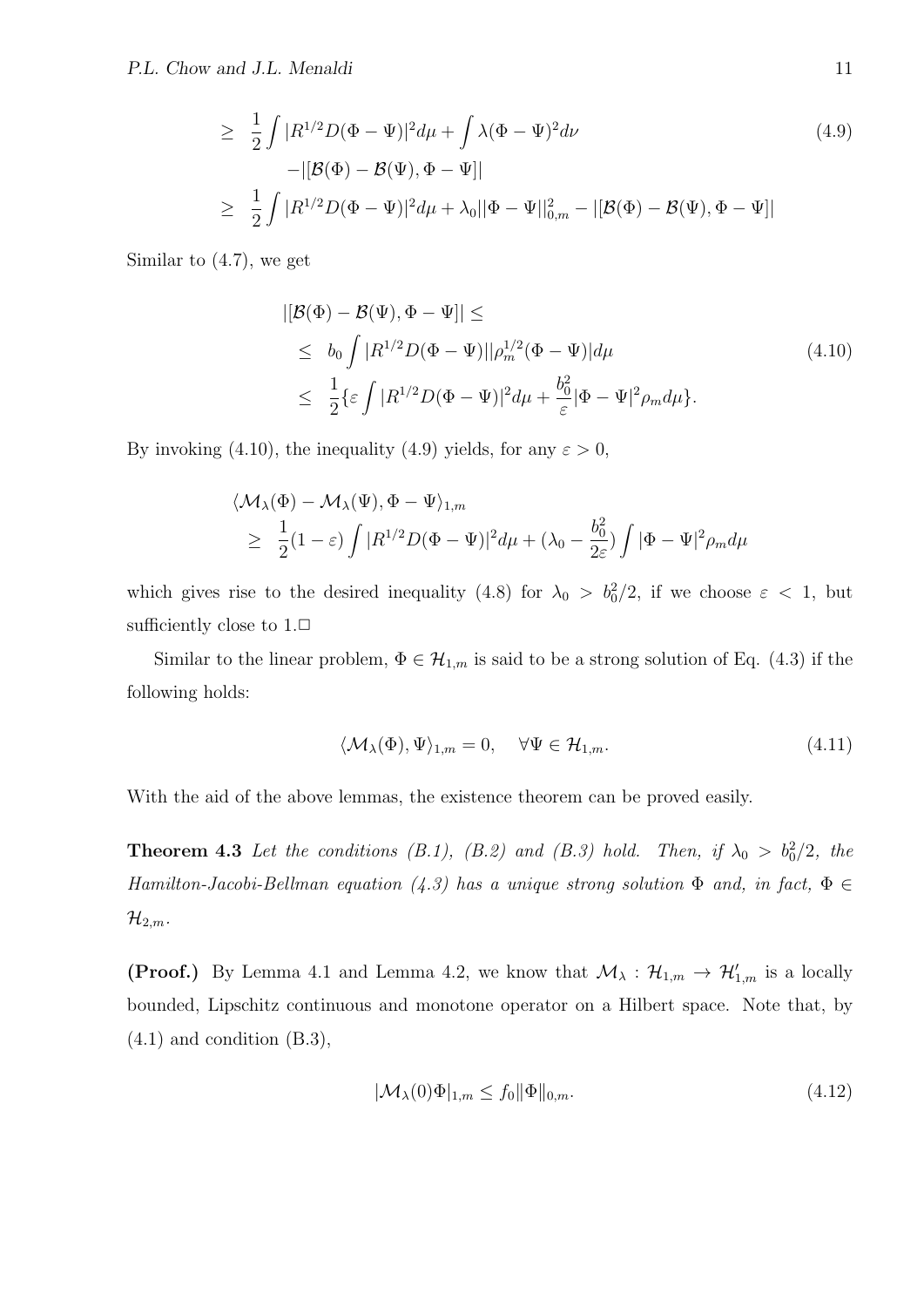It follows from (4.8) and (4.12) that

$$
\langle \mathcal{M}_{\lambda}(\Phi), \Phi \rangle_{1,m}/||\Phi||_{1,m} \geq {\begin{array}{l} \{\delta \|\Phi\|_{1,m}^2 - f_0 \|\Phi\|_{0,m} \}/|\Phi\|_{1,m} \\ \rightarrow \infty \text{ as } \|\Phi\|_{1,m} \rightarrow \infty. \end{array}}
$$

Therefore, by applying a theorem for monotone operator in Lions (p. 171, [11]), the equation (4.3) has a unique strong solution  $\Phi \in \mathcal{H}_{1,m}$  satisfying Eq. (4.11). Now, from Eq. (4.11) and estimate (4.6) we have

$$
\begin{array}{rcl} \left| \langle \langle (\mathcal{A} - \lambda I) \Phi, \Psi \rangle \rangle \right| & = & \left| \left[ \mathcal{B}(\Phi), \Phi \right) \right| \right| \leq \\ & \leq & b_1 (1 + \|\Phi\|_{1,m}) \|\Psi\|_{0,m}, \end{array}
$$

so that  $(A - \lambda I)\Phi \in \mathcal{H}_{0,m}$  hence  $\Phi \in \mathcal{H}_{2,m}$  as claimed.  $\Box$ 

**Remark 4.4** *Instead of (B.2), the rate function*  $\lambda$  *may be allowed to depend on the control α so that*

$$
\lambda_0(1 + ||v||^2)^m \le \lambda(v, \alpha) \le \lambda_1(1 + ||v||^2)^m, \ \forall v \in V.
$$

*The same results in Thm. 4.3 hold true.*  $\Box$ 

**Remark 4.5** *A similar approach can be adopted to prove the existence of strong solutions to the corresponding time-dependent HJB equations.*  $\Box$ 

#### **5 Example**

Consider the stochastic control of the reaction-diffusion equation in one space-dimension:

$$
\begin{cases}\n\frac{\partial u(t,x)}{\partial t} = \frac{\partial^2 u(t,x)}{\partial x^2} + b(u, u_x, \alpha)(t,x) + \dot{W}(t,x), \ t > 0, \ 0 < x < 1, \\
u(0,x) = v(x), \\
u(t,0) = u(t,1) = 0,\n\end{cases}
$$
\n(5.1)

where  $u_x = \frac{\partial u}{\partial x}$ ,  $b(u, u_x, \alpha)(t, x) = b[u(t, x), u_x(t, x), \alpha(t, x)], \alpha(t, x)$  is the control,  $\dot{W}(t, x) =$  $\frac{\partial}{\partial t}W(t, x)$  with  $W(t, \cdot)$  being a Wiener process in  $L^2(0, 1)$ , and  $v \in L^2(0, 1)$ . Let  $r(x, y)$  denote the covariance function, the kernel of the covariance operator *R*. Let  $H = L^2(0,1), V =$  $H_0^1(0,1)$ : the first-order Sobolev space  $H^1(0,1)$  of functions on  $(0,1)$  vanishing at  $x=0,1$ ,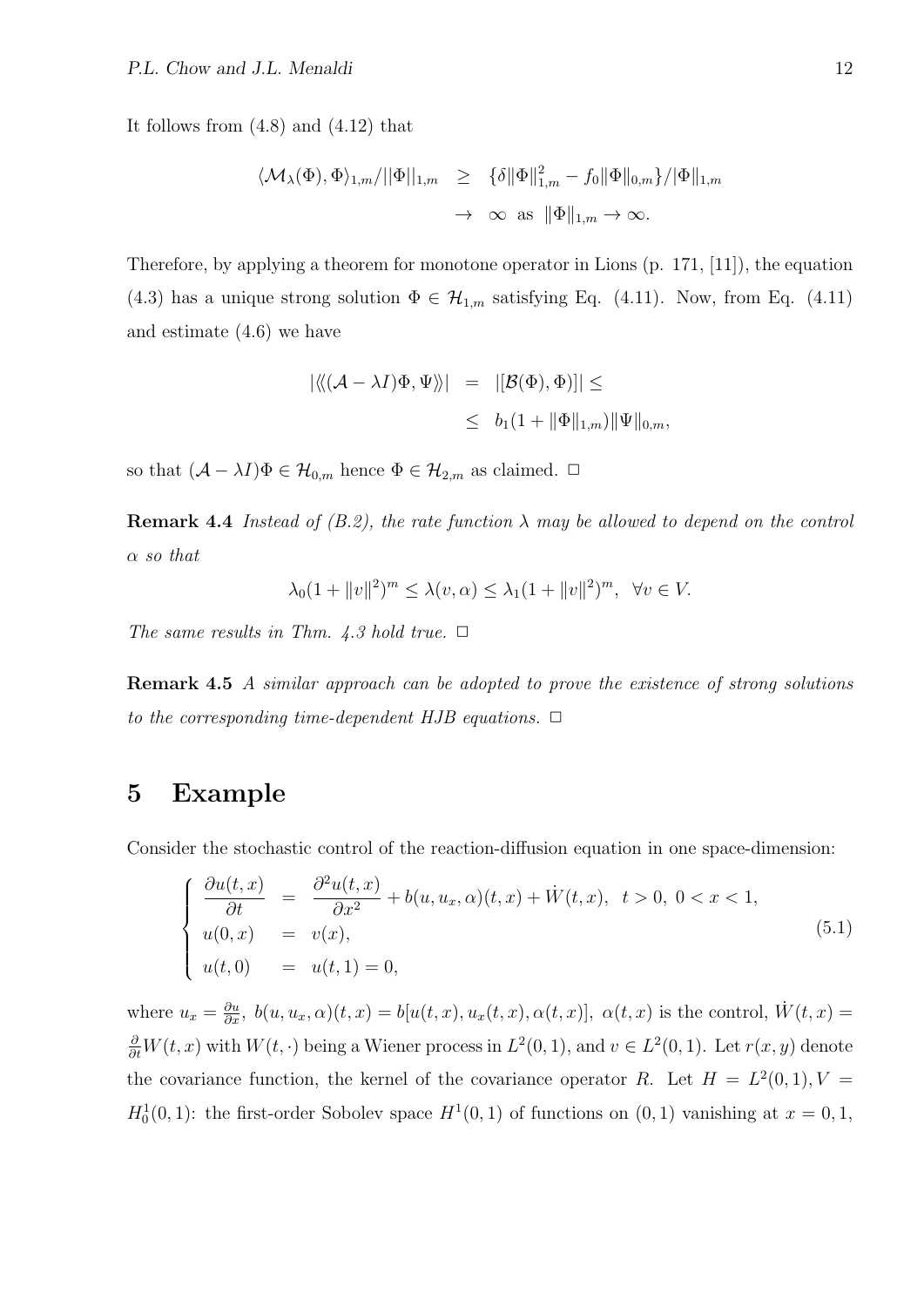and  $A = \frac{\partial^2}{\partial x^2}$  $\frac{\partial^2}{\partial x^2}$  :  $V \to V' = H^{-1}(0,1)$ . The normalized eigenfunctions  $e_k$  of *A* and the corresponding eigenvalues  $\mu_k$  are given by

$$
e_k(x) = \sqrt{2} \sin k\pi x
$$
 and  $\mu_k = -(k\pi)^2, k = 1, 2, ...,$  (5.2)

With respect to the basis  ${e_k}$ , the following representation holds:

$$
W(t, \cdot) = \sum_{k=1}^{\infty} \sqrt{\gamma_k} b_t^k e_k, \text{ a.s.},
$$

where  $b_t^k$ 's are i.i.d. Brownian motions in  $\mathbb{R}^1$ , and  $\gamma_k$ 's are the eigenvalues of *R* so that

$$
(Re_k)(x) = \int_0^1 r(x, y)e_k(y)dy = \gamma_k e_k(x), \ \ k = 1, 2, \dots
$$

or

$$
r(x,y) = \sum_{k=1}^{\infty} \gamma_k e_k(x) e_k(y)
$$
\n(5.3)

in an *L* 2 -sense. Suppose that

$$
\sum_{k=1}^{\infty} \gamma_k / k^2 < \infty \tag{5.4}
$$

which implies that

$$
Tr\{(-A)^{-1}R\} = -\sum_{k=1}^{\infty} (A^{-1}Re_k, e_k) = \frac{1}{\pi^2} \sum_{k=1}^{\infty} \gamma_k / k^2 < \infty.
$$

In view of  $(5.2)$ ,  $(5.3)$  and  $(5.4)$ , the conditions  $(C.1)$ ,  $(C.2)$  and  $(C.3)$  are met. In the value function  $J_v$ , for simplicity, we assume that both  $F$  and  $\lambda$  are of quadratic form:

$$
\lambda(v) = \lambda_0 \{ 1 + ||v||^2 \}
$$
\n(5.5)

and

$$
F(v, \alpha) = f_0 \{ |\alpha|^2 + ||v||^2 \}^{1/2},
$$
\n(5.6)

where  $\lambda_0$  and  $f_0$  are positive constants and  $\alpha \in K$  with K being a compact subset of H. Then the conditions (B.2) and (B.3) are trivially satisfied with  $m = 1$ . To apply the existence Thm. 4.3 to the associated HJB equation, we need to check the condition (B.1). This will be done for two special cases according to a finite or infinite *T r.R.*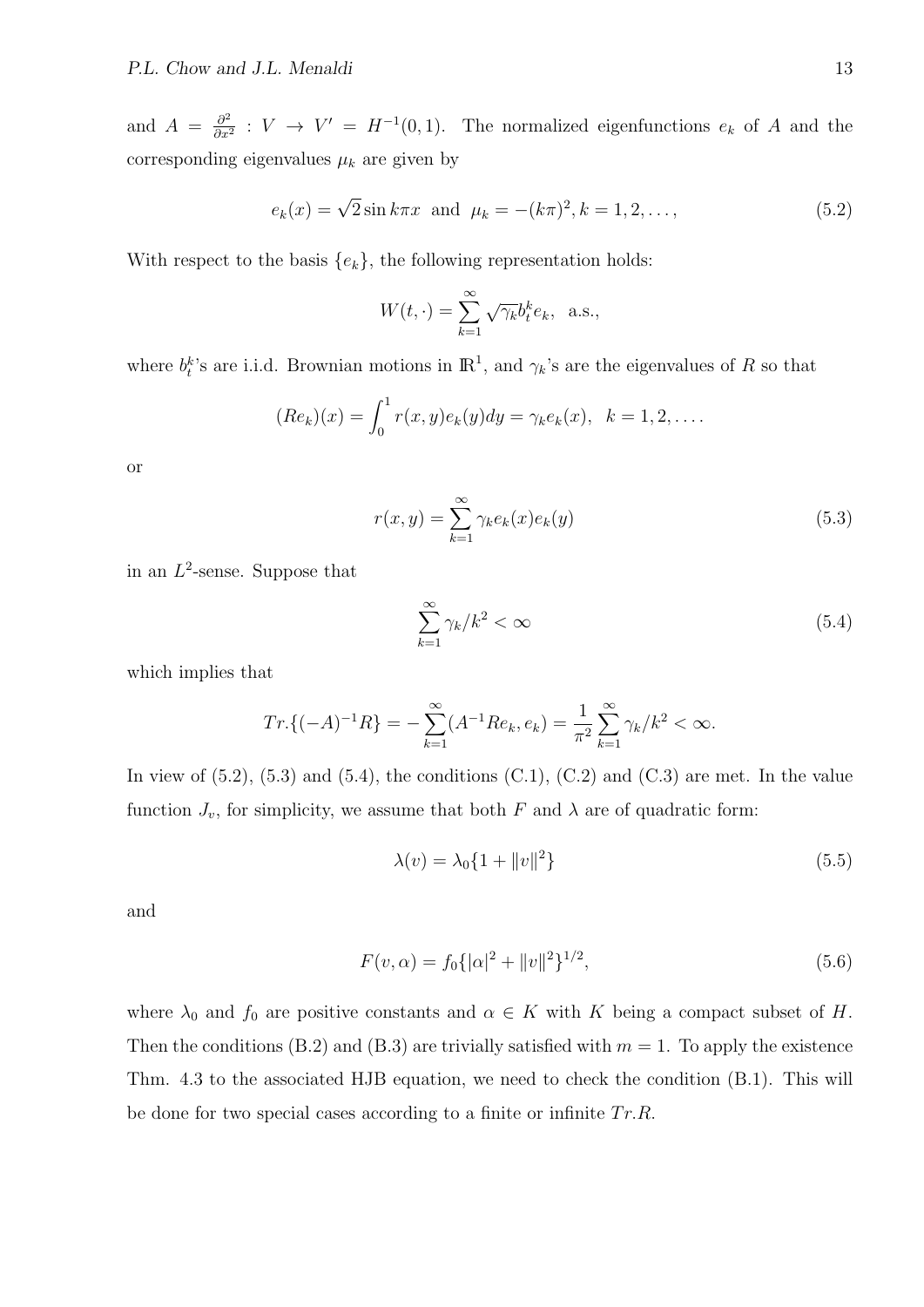**(Case 1)**. Suppose that  $Tr.R = \sum_{k=1}^{\infty} \gamma_k = \infty$  and the inverse  $R^{-1}$  exists and bounded. In this case we get

$$
B(v, \alpha) = b(v, v_x, \alpha)(\cdot),
$$

and impose the condition:

$$
|b(x, y, z)|^2 \le b_1^2 \{1 + |x|^2 + |y|^2\},\
$$
  

$$
\forall x, y, z \in \mathbb{R}^1, \text{ for some } b_1 > 0.
$$
 (5.7)

Then, for the operator norm  $||R^{-1}|| \leq c^2$ , we have

$$
|R^{-1/2}B(v, \alpha)|^2 \leq c^2 |b(v, v_x, \alpha)(\cdot)|^2
$$
  
=  $c^2 \int_0^1 |b[v(x), v_x(x), \alpha(x)]|^2 dx$   
 $\leq c^2 b_1^2 \int_0^1 \{1 + |v(x)|^2 + |v_x(x)|^2\} dx$   
=  $c^2 b_1^2 (1 + ||v||^2),$ 

so that condition (B.1) holds with  $b_0 = b_1c$  and  $m = 1$ . Therefore, by Thm. 4.3, if the conditions (5.6), (5.7) and (5.8) hold with  $\lambda_0 > \frac{1}{2}$  $\frac{1}{2}(b_1c)$ , the HJB equation for this case has a unique strong solution  $\Phi \in \mathcal{H}_{2,1}$ .

**(Case 2).** Suppose that  $Tr.R = \sum_{k=1}^{\infty} \gamma_k < \infty$  and

$$
\inf_{k} \{-\mu_k \gamma_k\} \ge \delta, \text{ for some } \delta > 0,
$$

which implies that  $\mathcal{D}(R^{-1/2}) \subset \mathcal{D}\{(-A)^{1/2}\} = V$  and

$$
|R^{-1/2}v|^2 \le \frac{1}{\delta}\langle -Av, v \rangle. \tag{5.8}
$$

In this case we have to impose some more stringent conditions:

Let  $B(v, \alpha) = b(v, \alpha)(\cdot)$  be independent of  $v_x$  such that  $b(0, 0) = 0$  and

$$
\left|\frac{\partial b(x,y)}{\partial x}\right|^2 + \left|\frac{\partial b(x,y)}{\partial y}\right|^2 \le b_2^2, \ \forall x, y \in \mathbb{R}^1,
$$
\n(5.9)

for some  $b_2 > 0$ , and K is a bounded set in  $H_0^1(0,1)$ . Then we have

$$
|R^{-1/2}B(v, \alpha)|^2 \le \frac{1}{\delta} < -Ab(v, \alpha), b(v, \alpha) >
$$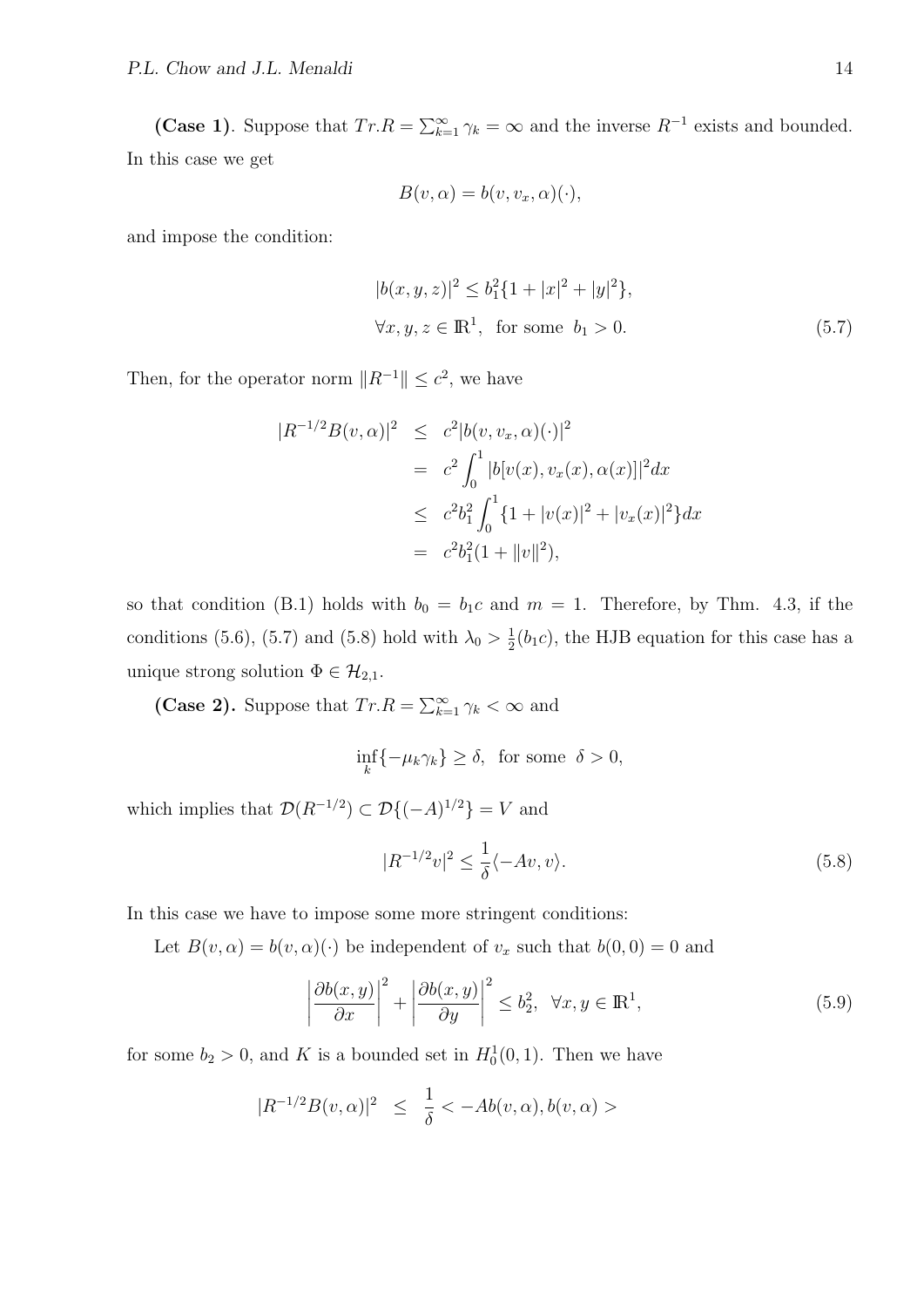$$
= -\frac{1}{\delta} \int_0^1 \left[ \frac{\partial^2}{\partial x^2} b(v, \alpha) \right] b(v, \alpha) dx
$$
  
\n
$$
= \frac{1}{\delta} \int_0^1 \left( \frac{\partial b(v, \alpha)}{\partial v} \cdot v_x + \frac{\partial b(v, \alpha)}{\partial \alpha} \alpha_x \right)^2 dx
$$
  
\n
$$
\leq 2 \frac{b_2^2}{\delta} \int_0^1 \{v_x^2 + \alpha_x^2\} dx
$$
  
\n
$$
\leq 2 \frac{a^2 b_2^2}{\delta} (1 + \|v\|^2).
$$

where  $a^2 = \max\{1, a_0^2\}$  and  $a_0^2 = \max_{\alpha \in K} \int_0^1 \alpha_x^2 dx$ . The above verifies condition (B.1) with  $b_0 =$ *√*  $2(ab_2)/$ *√*  $\delta, m = 1$ . Therefore, under the conditions (5.6), (5.7) and (5.10), the HJB equation for this case has a unique solution  $\Phi \in \mathcal{H}_{2,1}$ , by Thm. 4.3, if  $\lambda_0 > \frac{1}{\sqrt{2}}$  $\frac{1}{2}(ab_2)$ / *√ δ*.

**Remark 5.1** *If R has a finite range, i.e.*  $\gamma_k = 0$  *for*  $k \geq (k_0 + 1)$ *, the Wiener process becomes a*  $k_0$ -dimensional Brownian motion and the operator  $B(v, \alpha)$  needs to have a finite *range.*  $\Box$ 

## **References**

- **1** Chow, P.L., Infinite-dimensional Kolmogorov equations in Gauss-Sobolev Spaces, J. Stoch. Analy. and Appl. (to appear).
- **2** Da Prato, G., Some results of Bellman equation in Hilbert spaces. SIAM J.Control and Optim., 23, 61–71 (1985).
- **3** CANNARSA P. & DA PRATO G., Second Order Hamilton-Jacobi equations in infinite dimensions, SIAM J. Control and Optim., 29, 474–492. (1991).
- **4** Cannarsa, P. & Da Prato G., Direct solutions of second order Hamilton-Jacobi equation in Hilbert spaces, Stochastic Partial Differential Equations and Applications, G. DaPrato and L. Tubaro, Editors, Pitman Research Notes in Math. 268, 72–85, Longman, New York (1992).
- **5** Gozzi, F., Regularity of solutions of a second order Hamilton-Jacobi equation and application to a control problem, Preprints di Matematica  $\#$  09, Seuola Normale Superiore, Pisa (1994).